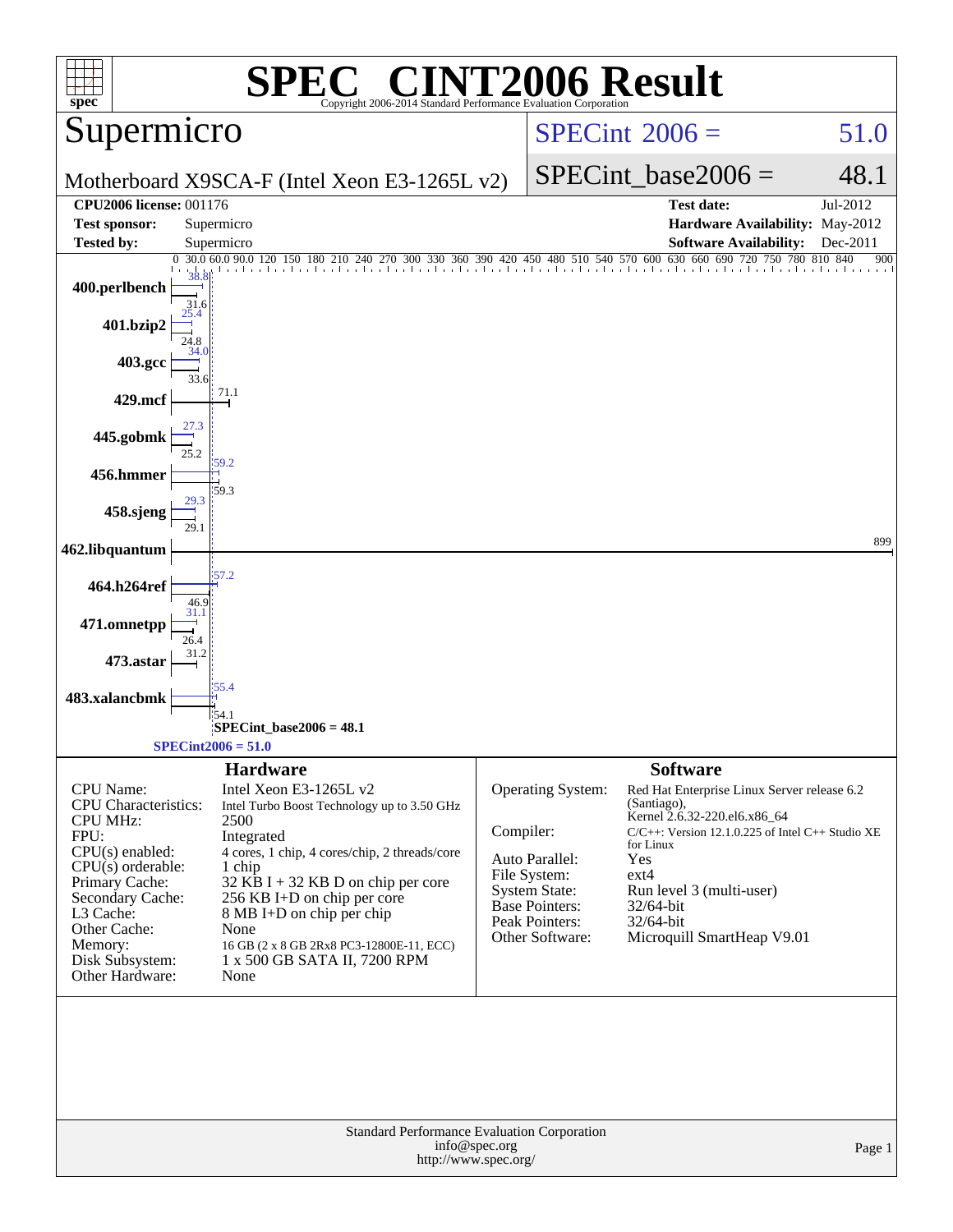

# Supermicro

# $SPECint2006 = 51.0$  $SPECint2006 = 51.0$

Motherboard X9SCA-F (Intel Xeon E3-1265L v2)

SPECint base2006 =  $48.1$ 

**[CPU2006 license:](http://www.spec.org/auto/cpu2006/Docs/result-fields.html#CPU2006license)** 001176 **[Test date:](http://www.spec.org/auto/cpu2006/Docs/result-fields.html#Testdate)** Jul-2012

**[Test sponsor:](http://www.spec.org/auto/cpu2006/Docs/result-fields.html#Testsponsor)** Supermicro **[Hardware Availability:](http://www.spec.org/auto/cpu2006/Docs/result-fields.html#HardwareAvailability)** May-2012 **[Tested by:](http://www.spec.org/auto/cpu2006/Docs/result-fields.html#Testedby)** Supermicro **Supermicro [Software Availability:](http://www.spec.org/auto/cpu2006/Docs/result-fields.html#SoftwareAvailability)** Dec-2011

#### **[Results Table](http://www.spec.org/auto/cpu2006/Docs/result-fields.html#ResultsTable)**

|                                                                                                            | <b>Base</b>    |              |                |       |                |       | <b>Peak</b>    |              |                |              |                |              |
|------------------------------------------------------------------------------------------------------------|----------------|--------------|----------------|-------|----------------|-------|----------------|--------------|----------------|--------------|----------------|--------------|
| <b>Benchmark</b>                                                                                           | <b>Seconds</b> | <b>Ratio</b> | <b>Seconds</b> | Ratio | <b>Seconds</b> | Ratio | <b>Seconds</b> | <b>Ratio</b> | <b>Seconds</b> | <b>Ratio</b> | <b>Seconds</b> | <b>Ratio</b> |
| $ 400$ .perlbench                                                                                          | 309            | 31.6         | 310            | 31.5  | 309            | 31.6  | 252            | 38.8         | 251            | 38.9         | 252            | <b>38.8</b>  |
| 401.bzip2                                                                                                  | 388            | 24.9         | 389            | 24.8  | 389            | 24.8  | 381            | 25.3         | 380            | 25.4         | 380            | 25.4         |
| $403.\mathrm{gcc}$                                                                                         | 239            | 33.7         | 240            | 33.6  | 240            | 33.5  | 237            | 34.0         | 237            | 34.0         | 237            | 33.9         |
| $429$ .mcf                                                                                                 | 128            | 71.1         | 126            | 72.2  | 129            | 70.7  | <u>128</u>     | 71.1         | 126            | 72.2         | 129            | 70.7         |
| $445$ .gobmk                                                                                               | 417            | 25.2         | 416            | 25.2  | 417            | 25.1  | 385            | 27.3         | 385            | 27.3         | 385            | 27.3         |
| $456.$ hmmer                                                                                               | 157            | 59.3         | 157            | 59.2  | 157            | 59.3  | 158            | 59.1         | 158            | 59.2         | 158            | 59.2         |
| $458$ .sjeng                                                                                               | 416            | 29.1         | 415            | 29.1  | 416            | 29.1  | 413            | 29.3         | 413            | 29.3         | 413            | 29.3         |
| 462.libquantum                                                                                             | 23.0           | 899          | 23.0           | 899   | 23.0           | 899   | 23.0           | 899          | 23.0           | 899          | 23.0           | 899          |
| 464.h264ref                                                                                                | 472            | 46.9         | 472            | 46.9  | 473            | 46.8  | 387            | 57.2         | 387            | 57.2         | 387            | 57.2         |
| 471.omnetpp                                                                                                | 241            | 25.9         | 237            | 26.4  | 235            | 26.6  | 200            | 31.2         | 201            | 31.1         | 201            | 31.1         |
| $ 473$ . astar                                                                                             | 224            | 31.3         | 225            | 31.2  | 227            | 31.0  | 224            | 31.3         | 225            | 31.2         | 227            | 31.0         |
| 483.xalancbmk                                                                                              | 129            | 53.7         | 127            | 54.2  | 128            | 54.1  | 124            | 55.5         | 125            | 55.4         | 125            | 55.3         |
| Describe encourage in the conduction withink these weeks more<br>Dald and authority of the traditional and |                |              |                |       |                |       |                |              |                |              |                |              |

Results appear in the [order in which they were run.](http://www.spec.org/auto/cpu2006/Docs/result-fields.html#RunOrder) Bold underlined text [indicates a median measurement.](http://www.spec.org/auto/cpu2006/Docs/result-fields.html#Median)

### **[Operating System Notes](http://www.spec.org/auto/cpu2006/Docs/result-fields.html#OperatingSystemNotes)**

 Stack size set to unlimited using "ulimit -s unlimited" Transparent Huge Pages enabled with: echo always > /sys/kernel/mm/redhat\_transparent\_hugepage/enabled

### **[Platform Notes](http://www.spec.org/auto/cpu2006/Docs/result-fields.html#PlatformNotes)**

Standard Performance Evaluation Corporation As tested, the system used a Supermicro CSE-111T-560CB chassis. The system includes a PWS-562-1H power supply, SNK-P0046P heatsink, and 3 FAN-0106L4 cooling fans. Sysinfo program /home/cpu2006/config/sysinfo.rev6800 \$Rev: 6800 \$ \$Date:: 2011-10-11 #\$ 6f2ebdff5032aaa42e583f96b07f99d3 running on 103-81.inet Thu Jul 12 01:59:40 2012 This section contains SUT (System Under Test) info as seen by some common utilities. To remove or add to this section, see: <http://www.spec.org/cpu2006/Docs/config.html#sysinfo> From /proc/cpuinfo model name : Intel(R) Xeon(R) CPU E3-1265L V2 @ 2.50GHz 1 "physical id"s (chips) 8 "processors" cores, siblings (Caution: counting these is hw and system dependent. The following excerpts from /proc/cpuinfo might not be reliable. Use with caution.) cpu cores : 4 siblings : 8 physical 0: cores 0 1 2 3 Continued on next page

[info@spec.org](mailto:info@spec.org) <http://www.spec.org/>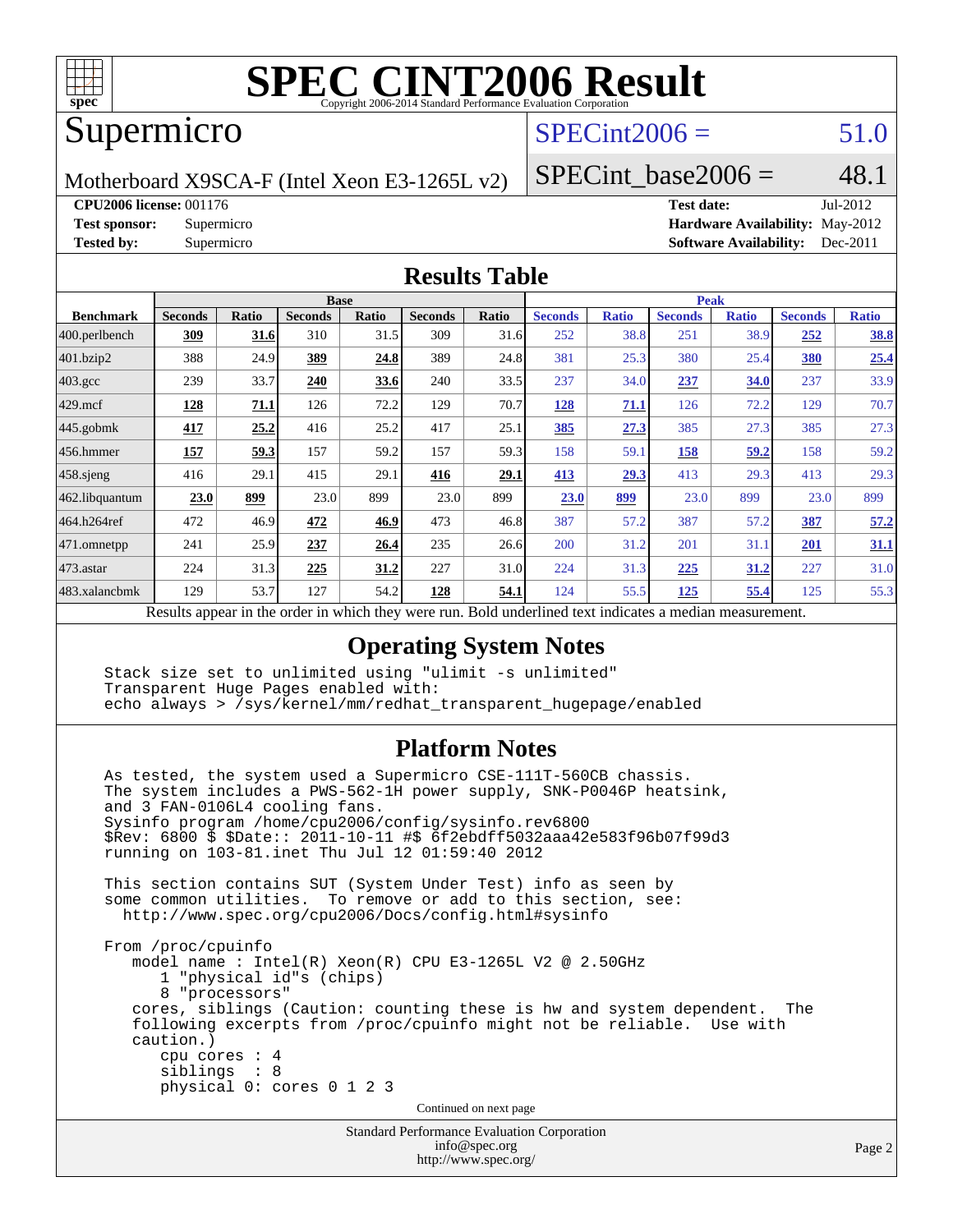

Supermicro

 $SPECint2006 = 51.0$  $SPECint2006 = 51.0$ 

Motherboard X9SCA-F (Intel Xeon E3-1265L v2)

SPECint base2006 =  $48.1$ 

**[CPU2006 license:](http://www.spec.org/auto/cpu2006/Docs/result-fields.html#CPU2006license)** 001176 **[Test date:](http://www.spec.org/auto/cpu2006/Docs/result-fields.html#Testdate)** Jul-2012 **[Test sponsor:](http://www.spec.org/auto/cpu2006/Docs/result-fields.html#Testsponsor)** Supermicro **[Hardware Availability:](http://www.spec.org/auto/cpu2006/Docs/result-fields.html#HardwareAvailability)** May-2012 **[Tested by:](http://www.spec.org/auto/cpu2006/Docs/result-fields.html#Testedby)** Supermicro **Supermicro [Software Availability:](http://www.spec.org/auto/cpu2006/Docs/result-fields.html#SoftwareAvailability)** Dec-2011

#### **[Platform Notes \(Continued\)](http://www.spec.org/auto/cpu2006/Docs/result-fields.html#PlatformNotes)**

cache size : 8192 KB

 From /proc/meminfo MemTotal: 16304916 kB HugePages\_Total: 0<br>Hugepagesize: 2048 kB Hugepagesize:

 /usr/bin/lsb\_release -d Red Hat Enterprise Linux Server release 6.2 (Santiago)

From /etc/\*release\* /etc/\*version\*

 redhat-release: Red Hat Enterprise Linux Server release 6.2 (Santiago) system-release: Red Hat Enterprise Linux Server release 6.2 (Santiago) system-release-cpe: cpe:/o:redhat:enterprise\_linux:6server:ga:server

uname -a:

 Linux 103-81.inet 2.6.32-220.el6.x86\_64 #1 SMP Wed Nov 9 08:03:13 EST 2011 x86\_64 x86\_64 x86\_64 GNU/Linux

run-level 3 Jul 10 19:30

 SPEC is set to: /home/cpu2006 Filesystem Type Size Used Avail Use% Mounted on /dev/mapper/vg\_10381-lv\_home ext4 392G 45G 328G 12% /home

 Additional information from dmidecode: Memory: 2x Hynix/Hyundai HMT41GU7MFR8C-PB 8 GB 1600 MHz 2 rank

(End of data from sysinfo program)

#### **[General Notes](http://www.spec.org/auto/cpu2006/Docs/result-fields.html#GeneralNotes)**

Environment variables set by runspec before the start of the run: KMP\_AFFINITY = "granularity=fine,scatter" LD\_LIBRARY\_PATH = "/home/cpu2006/libs/32:/home/cpu2006/libs/64" OMP\_NUM\_THREADS = "4"

 Binaries compiled on a system with 1x Core i7-860 CPU + 8GB memory using RHEL5.5

## **[Base Compiler Invocation](http://www.spec.org/auto/cpu2006/Docs/result-fields.html#BaseCompilerInvocation)**

[C benchmarks](http://www.spec.org/auto/cpu2006/Docs/result-fields.html#Cbenchmarks):  $\text{icc}$   $-\text{m64}$ 

[C++ benchmarks:](http://www.spec.org/auto/cpu2006/Docs/result-fields.html#CXXbenchmarks) [icpc -m64](http://www.spec.org/cpu2006/results/res2012q3/cpu2006-20120717-23785.flags.html#user_CXXbase_intel_icpc_64bit_fc66a5337ce925472a5c54ad6a0de310)

> Standard Performance Evaluation Corporation [info@spec.org](mailto:info@spec.org) <http://www.spec.org/>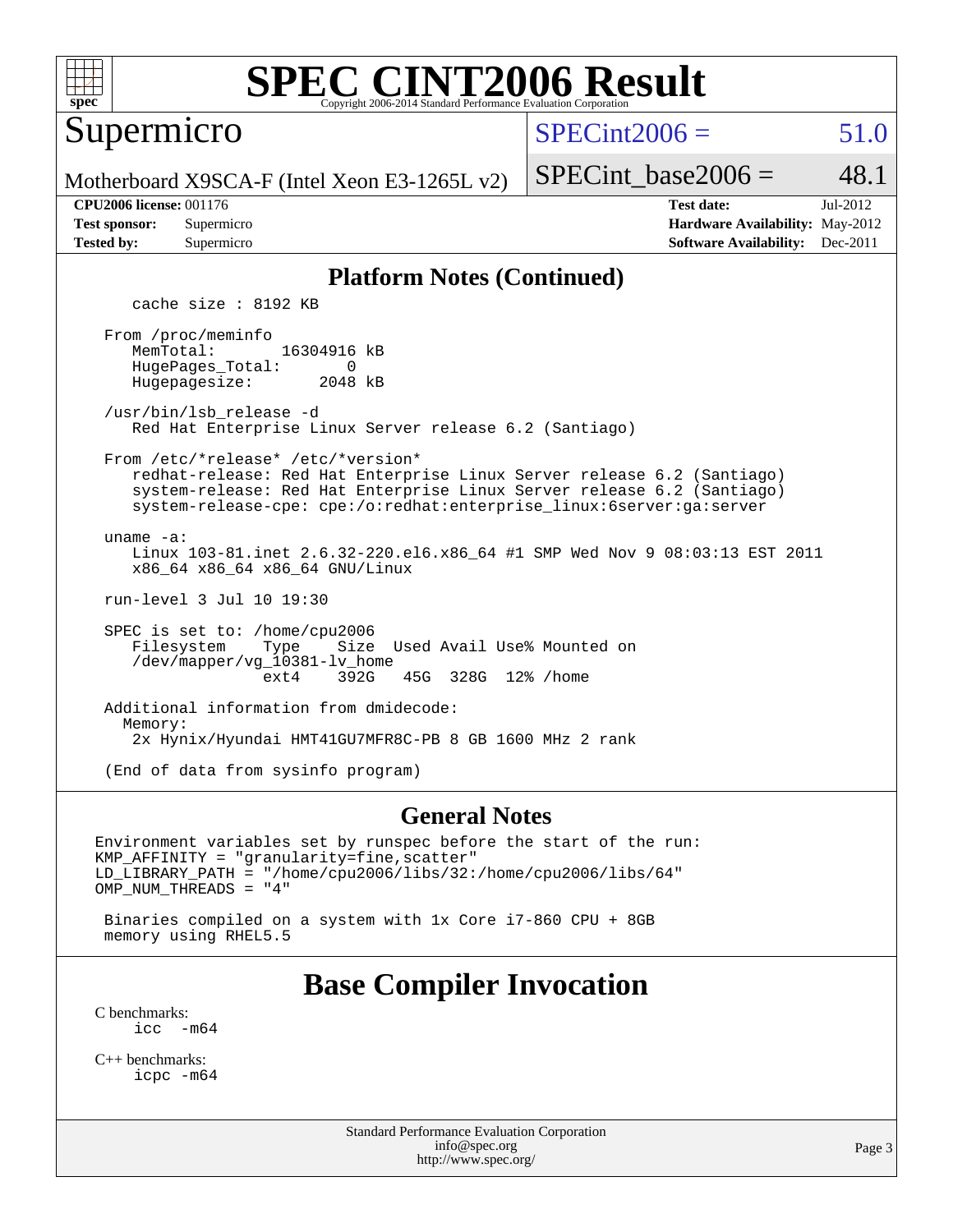

Supermicro

 $SPECint2006 = 51.0$  $SPECint2006 = 51.0$ 

Motherboard X9SCA-F (Intel Xeon E3-1265L v2)

SPECint base2006 =  $48.1$ 

**[CPU2006 license:](http://www.spec.org/auto/cpu2006/Docs/result-fields.html#CPU2006license)** 001176 **[Test date:](http://www.spec.org/auto/cpu2006/Docs/result-fields.html#Testdate)** Jul-2012 **[Test sponsor:](http://www.spec.org/auto/cpu2006/Docs/result-fields.html#Testsponsor)** Supermicro **[Hardware Availability:](http://www.spec.org/auto/cpu2006/Docs/result-fields.html#HardwareAvailability)** May-2012 **[Tested by:](http://www.spec.org/auto/cpu2006/Docs/result-fields.html#Testedby)** Supermicro **Supermicro [Software Availability:](http://www.spec.org/auto/cpu2006/Docs/result-fields.html#SoftwareAvailability)** Dec-2011

## **[Base Portability Flags](http://www.spec.org/auto/cpu2006/Docs/result-fields.html#BasePortabilityFlags)**

 400.perlbench: [-DSPEC\\_CPU\\_LP64](http://www.spec.org/cpu2006/results/res2012q3/cpu2006-20120717-23785.flags.html#b400.perlbench_basePORTABILITY_DSPEC_CPU_LP64) [-DSPEC\\_CPU\\_LINUX\\_X64](http://www.spec.org/cpu2006/results/res2012q3/cpu2006-20120717-23785.flags.html#b400.perlbench_baseCPORTABILITY_DSPEC_CPU_LINUX_X64) 401.bzip2: [-DSPEC\\_CPU\\_LP64](http://www.spec.org/cpu2006/results/res2012q3/cpu2006-20120717-23785.flags.html#suite_basePORTABILITY401_bzip2_DSPEC_CPU_LP64) 403.gcc: [-DSPEC\\_CPU\\_LP64](http://www.spec.org/cpu2006/results/res2012q3/cpu2006-20120717-23785.flags.html#suite_basePORTABILITY403_gcc_DSPEC_CPU_LP64) 429.mcf: [-DSPEC\\_CPU\\_LP64](http://www.spec.org/cpu2006/results/res2012q3/cpu2006-20120717-23785.flags.html#suite_basePORTABILITY429_mcf_DSPEC_CPU_LP64) 445.gobmk: [-DSPEC\\_CPU\\_LP64](http://www.spec.org/cpu2006/results/res2012q3/cpu2006-20120717-23785.flags.html#suite_basePORTABILITY445_gobmk_DSPEC_CPU_LP64) 456.hmmer: [-DSPEC\\_CPU\\_LP64](http://www.spec.org/cpu2006/results/res2012q3/cpu2006-20120717-23785.flags.html#suite_basePORTABILITY456_hmmer_DSPEC_CPU_LP64) 458.sjeng: [-DSPEC\\_CPU\\_LP64](http://www.spec.org/cpu2006/results/res2012q3/cpu2006-20120717-23785.flags.html#suite_basePORTABILITY458_sjeng_DSPEC_CPU_LP64) 462.libquantum: [-DSPEC\\_CPU\\_LP64](http://www.spec.org/cpu2006/results/res2012q3/cpu2006-20120717-23785.flags.html#suite_basePORTABILITY462_libquantum_DSPEC_CPU_LP64) [-DSPEC\\_CPU\\_LINUX](http://www.spec.org/cpu2006/results/res2012q3/cpu2006-20120717-23785.flags.html#b462.libquantum_baseCPORTABILITY_DSPEC_CPU_LINUX) 464.h264ref: [-DSPEC\\_CPU\\_LP64](http://www.spec.org/cpu2006/results/res2012q3/cpu2006-20120717-23785.flags.html#suite_basePORTABILITY464_h264ref_DSPEC_CPU_LP64) 471.omnetpp: [-DSPEC\\_CPU\\_LP64](http://www.spec.org/cpu2006/results/res2012q3/cpu2006-20120717-23785.flags.html#suite_basePORTABILITY471_omnetpp_DSPEC_CPU_LP64) 473.astar: [-DSPEC\\_CPU\\_LP64](http://www.spec.org/cpu2006/results/res2012q3/cpu2006-20120717-23785.flags.html#suite_basePORTABILITY473_astar_DSPEC_CPU_LP64) 483.xalancbmk: [-DSPEC\\_CPU\\_LP64](http://www.spec.org/cpu2006/results/res2012q3/cpu2006-20120717-23785.flags.html#suite_basePORTABILITY483_xalancbmk_DSPEC_CPU_LP64) [-DSPEC\\_CPU\\_LINUX](http://www.spec.org/cpu2006/results/res2012q3/cpu2006-20120717-23785.flags.html#b483.xalancbmk_baseCXXPORTABILITY_DSPEC_CPU_LINUX)

### **[Base Optimization Flags](http://www.spec.org/auto/cpu2006/Docs/result-fields.html#BaseOptimizationFlags)**

[C benchmarks](http://www.spec.org/auto/cpu2006/Docs/result-fields.html#Cbenchmarks):

[-xAVX](http://www.spec.org/cpu2006/results/res2012q3/cpu2006-20120717-23785.flags.html#user_CCbase_f-xAVX) [-ipo](http://www.spec.org/cpu2006/results/res2012q3/cpu2006-20120717-23785.flags.html#user_CCbase_f-ipo) [-O3](http://www.spec.org/cpu2006/results/res2012q3/cpu2006-20120717-23785.flags.html#user_CCbase_f-O3) [-no-prec-div](http://www.spec.org/cpu2006/results/res2012q3/cpu2006-20120717-23785.flags.html#user_CCbase_f-no-prec-div) [-parallel](http://www.spec.org/cpu2006/results/res2012q3/cpu2006-20120717-23785.flags.html#user_CCbase_f-parallel) [-opt-prefetch](http://www.spec.org/cpu2006/results/res2012q3/cpu2006-20120717-23785.flags.html#user_CCbase_f-opt-prefetch) [-auto-p32](http://www.spec.org/cpu2006/results/res2012q3/cpu2006-20120717-23785.flags.html#user_CCbase_f-auto-p32)

[C++ benchmarks:](http://www.spec.org/auto/cpu2006/Docs/result-fields.html#CXXbenchmarks)

[-xAVX](http://www.spec.org/cpu2006/results/res2012q3/cpu2006-20120717-23785.flags.html#user_CXXbase_f-xAVX) [-ipo](http://www.spec.org/cpu2006/results/res2012q3/cpu2006-20120717-23785.flags.html#user_CXXbase_f-ipo) [-O3](http://www.spec.org/cpu2006/results/res2012q3/cpu2006-20120717-23785.flags.html#user_CXXbase_f-O3) [-no-prec-div](http://www.spec.org/cpu2006/results/res2012q3/cpu2006-20120717-23785.flags.html#user_CXXbase_f-no-prec-div) [-opt-prefetch](http://www.spec.org/cpu2006/results/res2012q3/cpu2006-20120717-23785.flags.html#user_CXXbase_f-opt-prefetch) [-auto-p32](http://www.spec.org/cpu2006/results/res2012q3/cpu2006-20120717-23785.flags.html#user_CXXbase_f-auto-p32) [-Wl,-z,muldefs](http://www.spec.org/cpu2006/results/res2012q3/cpu2006-20120717-23785.flags.html#user_CXXbase_link_force_multiple1_74079c344b956b9658436fd1b6dd3a8a) [-L/smartheap -lsmartheap64](http://www.spec.org/cpu2006/results/res2012q3/cpu2006-20120717-23785.flags.html#user_CXXbase_SmartHeap64_5e654037dadeae1fe403ab4b4466e60b)

### **[Base Other Flags](http://www.spec.org/auto/cpu2006/Docs/result-fields.html#BaseOtherFlags)**

[C benchmarks](http://www.spec.org/auto/cpu2006/Docs/result-fields.html#Cbenchmarks):

403.gcc: [-Dalloca=\\_alloca](http://www.spec.org/cpu2006/results/res2012q3/cpu2006-20120717-23785.flags.html#b403.gcc_baseEXTRA_CFLAGS_Dalloca_be3056838c12de2578596ca5467af7f3)

# **[Peak Compiler Invocation](http://www.spec.org/auto/cpu2006/Docs/result-fields.html#PeakCompilerInvocation)**

[C benchmarks \(except as noted below\)](http://www.spec.org/auto/cpu2006/Docs/result-fields.html#Cbenchmarksexceptasnotedbelow):

icc  $-m64$ 

400.perlbench: [icc -m32](http://www.spec.org/cpu2006/results/res2012q3/cpu2006-20120717-23785.flags.html#user_peakCCLD400_perlbench_intel_icc_a6a621f8d50482236b970c6ac5f55f93)

445.gobmk: [icc -m32](http://www.spec.org/cpu2006/results/res2012q3/cpu2006-20120717-23785.flags.html#user_peakCCLD445_gobmk_intel_icc_a6a621f8d50482236b970c6ac5f55f93)

464.h264ref: [icc -m32](http://www.spec.org/cpu2006/results/res2012q3/cpu2006-20120717-23785.flags.html#user_peakCCLD464_h264ref_intel_icc_a6a621f8d50482236b970c6ac5f55f93)

[C++ benchmarks \(except as noted below\):](http://www.spec.org/auto/cpu2006/Docs/result-fields.html#CXXbenchmarksexceptasnotedbelow) [icpc -m32](http://www.spec.org/cpu2006/results/res2012q3/cpu2006-20120717-23785.flags.html#user_CXXpeak_intel_icpc_4e5a5ef1a53fd332b3c49e69c3330699)

473.astar: [icpc -m64](http://www.spec.org/cpu2006/results/res2012q3/cpu2006-20120717-23785.flags.html#user_peakCXXLD473_astar_intel_icpc_64bit_fc66a5337ce925472a5c54ad6a0de310)

Standard Performance Evaluation Corporation [info@spec.org](mailto:info@spec.org) <http://www.spec.org/>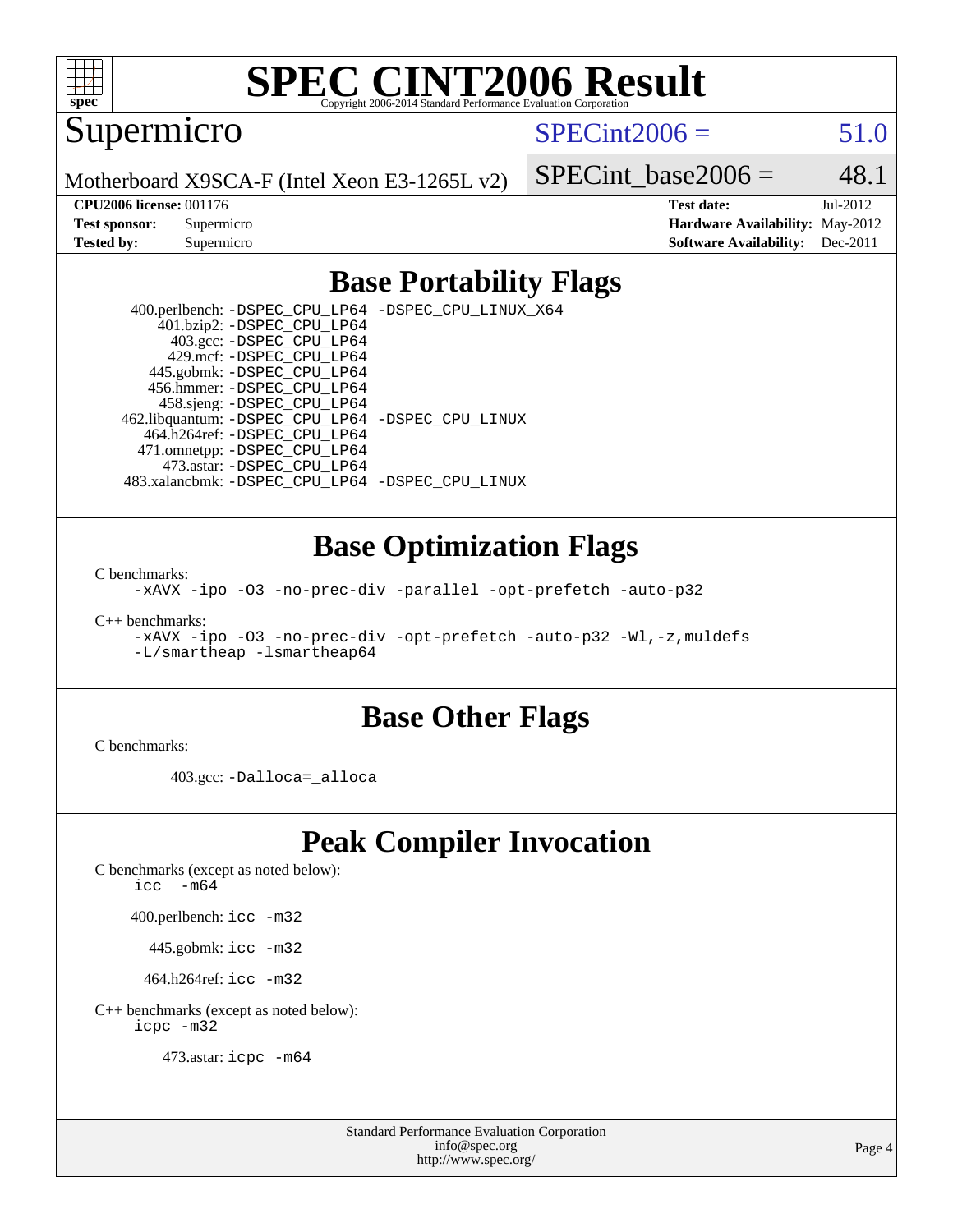

### **[SPEC CINT2006 Result](http://www.spec.org/auto/cpu2006/Docs/result-fields.html#SPECCINT2006Result)** Copyright 2006-2014 Standard Performance Evaluation C

Supermicro

 $SPECint2006 = 51.0$  $SPECint2006 = 51.0$ 

Motherboard X9SCA-F (Intel Xeon E3-1265L v2)

SPECint base2006 =  $48.1$ 

**[CPU2006 license:](http://www.spec.org/auto/cpu2006/Docs/result-fields.html#CPU2006license)** 001176 **[Test date:](http://www.spec.org/auto/cpu2006/Docs/result-fields.html#Testdate)** Jul-2012 **[Test sponsor:](http://www.spec.org/auto/cpu2006/Docs/result-fields.html#Testsponsor)** Supermicro Supermicro **[Hardware Availability:](http://www.spec.org/auto/cpu2006/Docs/result-fields.html#HardwareAvailability)** May-2012 **[Tested by:](http://www.spec.org/auto/cpu2006/Docs/result-fields.html#Testedby)** Supermicro **Supermicro [Software Availability:](http://www.spec.org/auto/cpu2006/Docs/result-fields.html#SoftwareAvailability)** Dec-2011

# **[Peak Portability Flags](http://www.spec.org/auto/cpu2006/Docs/result-fields.html#PeakPortabilityFlags)**

 400.perlbench: [-DSPEC\\_CPU\\_LINUX\\_IA32](http://www.spec.org/cpu2006/results/res2012q3/cpu2006-20120717-23785.flags.html#b400.perlbench_peakCPORTABILITY_DSPEC_CPU_LINUX_IA32) 401.bzip2: [-DSPEC\\_CPU\\_LP64](http://www.spec.org/cpu2006/results/res2012q3/cpu2006-20120717-23785.flags.html#suite_peakPORTABILITY401_bzip2_DSPEC_CPU_LP64) 403.gcc: [-DSPEC\\_CPU\\_LP64](http://www.spec.org/cpu2006/results/res2012q3/cpu2006-20120717-23785.flags.html#suite_peakPORTABILITY403_gcc_DSPEC_CPU_LP64) 429.mcf: [-DSPEC\\_CPU\\_LP64](http://www.spec.org/cpu2006/results/res2012q3/cpu2006-20120717-23785.flags.html#suite_peakPORTABILITY429_mcf_DSPEC_CPU_LP64) 456.hmmer: [-DSPEC\\_CPU\\_LP64](http://www.spec.org/cpu2006/results/res2012q3/cpu2006-20120717-23785.flags.html#suite_peakPORTABILITY456_hmmer_DSPEC_CPU_LP64) 458.sjeng: [-DSPEC\\_CPU\\_LP64](http://www.spec.org/cpu2006/results/res2012q3/cpu2006-20120717-23785.flags.html#suite_peakPORTABILITY458_sjeng_DSPEC_CPU_LP64) 462.libquantum: [-DSPEC\\_CPU\\_LP64](http://www.spec.org/cpu2006/results/res2012q3/cpu2006-20120717-23785.flags.html#suite_peakPORTABILITY462_libquantum_DSPEC_CPU_LP64) [-DSPEC\\_CPU\\_LINUX](http://www.spec.org/cpu2006/results/res2012q3/cpu2006-20120717-23785.flags.html#b462.libquantum_peakCPORTABILITY_DSPEC_CPU_LINUX) 473.astar: [-DSPEC\\_CPU\\_LP64](http://www.spec.org/cpu2006/results/res2012q3/cpu2006-20120717-23785.flags.html#suite_peakPORTABILITY473_astar_DSPEC_CPU_LP64) 483.xalancbmk: [-DSPEC\\_CPU\\_LINUX](http://www.spec.org/cpu2006/results/res2012q3/cpu2006-20120717-23785.flags.html#b483.xalancbmk_peakCXXPORTABILITY_DSPEC_CPU_LINUX)

# **[Peak Optimization Flags](http://www.spec.org/auto/cpu2006/Docs/result-fields.html#PeakOptimizationFlags)**

```
C benchmarks:
```

```
Standard Performance Evaluation Corporation
                                          info@spec.org
     400.perlbench: -xAVX(pass 2) -prof-gen(pass 1) -ipo(pass 2) -O3(pass 2)
                -no-prec-div(pass 2) -prof-use(pass 2) -opt-prefetch
                -ansi-alias
        401.bzip2: -xAVX(pass 2) -prof-gen(pass 1) -ipo(pass 2) -O3(pass 2)
                -no-prec-div -prof-use(pass 2) -auto-ilp32 -opt-prefetch
                -ansi-alias
          403.gcc: -xAVX -ipo -O3 -no-prec-div -inline-calloc
                -opt-malloc-options=3 -auto-ilp32
         429.mcf: basepeak = yes
       445.gobmk: -xAVX(pass 2) -prof-gen(pass 1) -prof-use(pass 2)
                -ansi-alias
       456.hmmer: -xAVX -ipo -O3 -no-prec-div -unroll2 -auto-ilp32
                -ansi-alias
         458.sjeng: -xAVX(pass 2) -prof-gen(pass 1) -ipo(pass 2) -O3(pass 2)
                -no-prec-div(pass 2) -prof-use(pass 2) -unroll4
    462.libquantum: basepeak = yes
       464.h264ref: -xAVX(pass 2) -prof-gen(pass 1) -ipo(pass 2) -O3(pass 2)
                -no-prec-div(pass 2) -prof-use(pass 2) -unroll2
                -ansi-alias
C++ benchmarks: 
      471.omnetpp: -xAVX(pass 2) -prof-gen(pass 1) -ipo(pass 2) -O3(pass 2)
                -no-prec-div(pass 2) -prof-use(pass 2)
                -opt-ra-region-strategy=block -ansi-alias
                -Wl,-z,muldefs -L/smartheap -lsmartheap
                                        Continued on next page
```
<http://www.spec.org/>